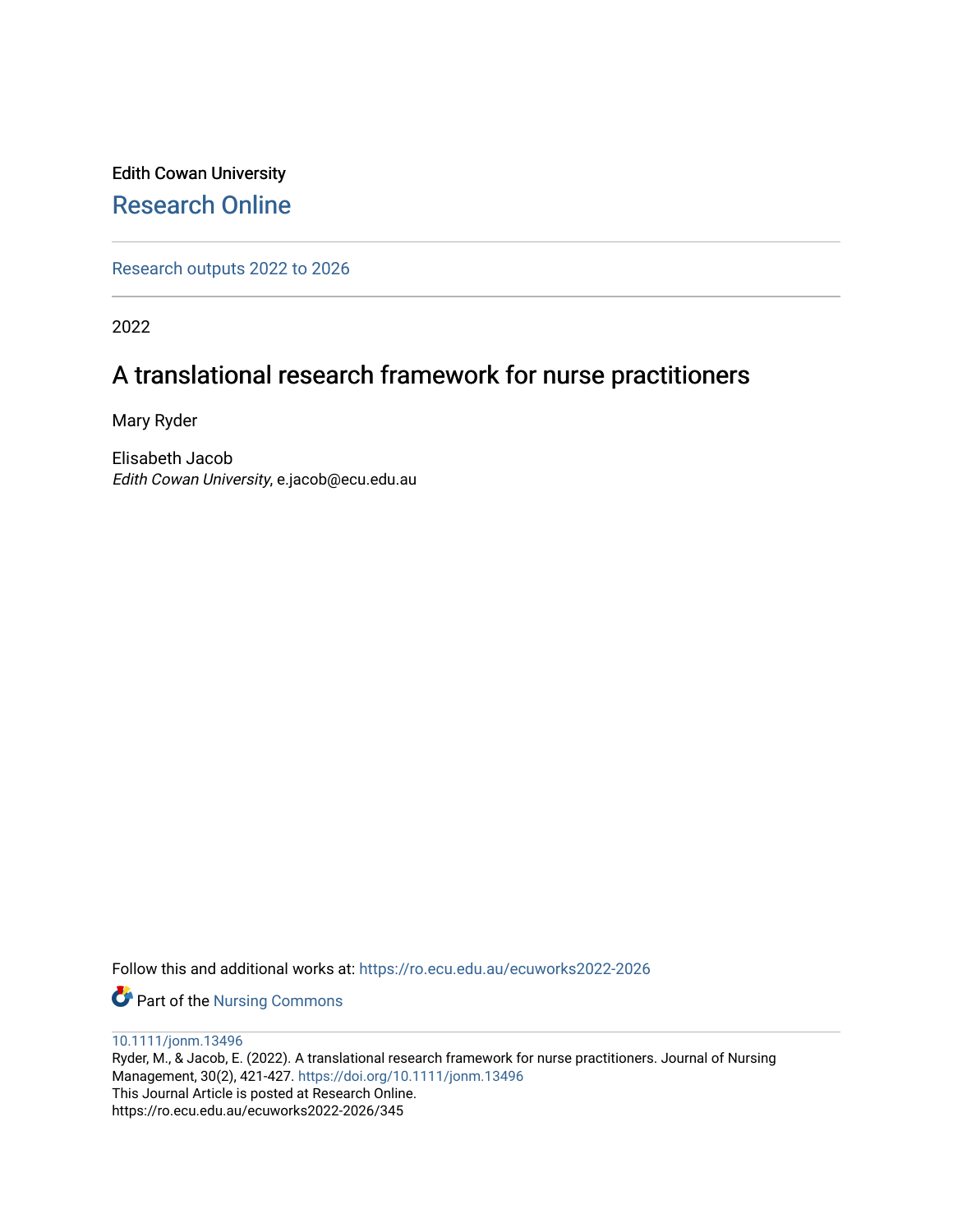[DOI: 10.1111/jonm.13496](https://doi.org/10.1111/jonm.13496)

#### REVIEW ARTICLE

# WILEY

# A translational research framework for nurse practitioners

<sup>1</sup>School of Nursing, Midwifery and Health Systems, University College Dublin, Dublin, Ireland

<sup>2</sup>Nursing Department, St. Vincent's University Hospital, Dublin, Ireland

<sup>3</sup>School of Nursing and Midwifery, Edith Cowan University, Joondalup, Western Australia, Australia

4 School of Nursing, Midwifery and Paramedicine, Australian Catholic University, Melbourne, Victoria, Australia

#### **Correspondence**

Mary Ryder, School of Nursing, Midwifery and Health Systems, University College Dublin, Ireland. Email: [mary.ryder@ucd.ie](mailto:mary.ryder@ucd.ie)

### Mary Ryder PhD,  $MSc^{1,2}$  | Elisabeth Jacob PhD,  $MSc^{3,4}$   $\odot$

#### Abstract

Aims: This study aims to explore a proposed translational research continuum for nurse practitioners.

Background: Nurse practitioners are acknowledged as clinical leaders responsible for transforming health care delivery. It is important that nurse practitioners contribute to health care knowledge using scientific processes for the implementation of evidence-based practice and evaluation of outcomes of interventions for their patient groups.

Evaluation: This paper provides a review of translational research literature including implementation science to align nurse practitioner activities to a modified translational research framework.

Key Issues: A translational research framework has the potential to strengthen nursing research in the nurse practitioner role. Adapting an accepted translational research continuum for nurse practitioners places the clinical nursing leaders in an equitable research position with all health care professionals.

Implications for Nursing Management: The translational research continuum provides nursing management with a structure to benchmark nursing research. The continuum applies a modern research framework to support research engagement for the nurse practitioner role.

#### KEYWORDS

implementation science, nurse practitioner, nursing research, translational research

#### 1 | INTRODUCTION

The role of the nurse practitioner has been defined by the International Council of Nurses (ICN) as an advanced practice nurse (APN) who integrates nursing and medical clinical skills, to assess, diagnose and manage patients in primary health care, acute care and chronic illness populations (ICN, 2020). The nurse practitioner role is identified as the most senior clinical nursing role across several countries and is supported with regulatory frameworks (Carney, 2016). The evidence suggests that nurse practitioners are an excellent conduit to implement evidence-based practice (EBP) in clinical situations, resulting in the corresponding positive patient outcomes (Ryder et al., 2020a). Core attributes of the nurse practitioner role include leadership and research (Ryder et al., 2020a).

The role of nurse practitioners as nursing leaders has been well defined. Recent research has acknowledged nurse practitioners as clinical leaders, facilitating change and health care transformation (Elliott, 2017; Lamb et al., 2018; Ryder et al., 2019, 2020b; Steinke et al., 2018). Part of their clinical leadership role includes accessing, assessing and implementing EBP in the clinical setting, as independent autonomous practitioners, to improve quality patient care and achieve optimal treatment for defined patient groups (Ryder et al., 2019, 2020a). The importance of leadership to the nurse practitioner role has been identified in research to date

This is an open access article under the terms of the [Creative Commons Attribution](http://creativecommons.org/licenses/by/4.0/) License, which permits use, distribution and reproduction in any medium, provided the original work is properly cited.

© 2021 The Authors. Journal of Nursing Management published by John Wiley & Sons Ltd.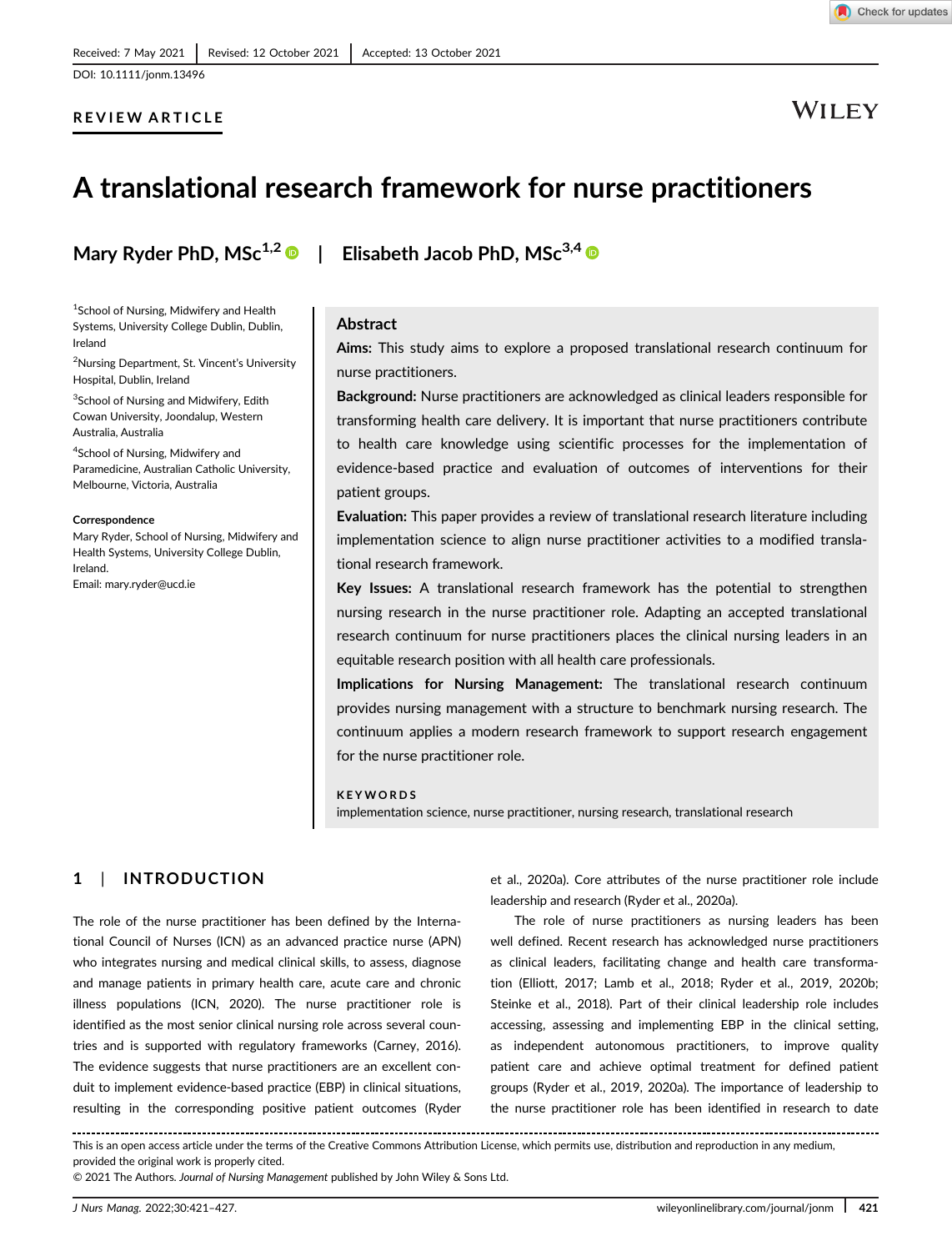422 WII FV RYDER AND JACOB

from Canada, Ireland and Australia (Lamb et al., 2018; Ryder et al., 2019).

The research role of nurse practitioners is less clearly defined. While there is a scarcity of literature exploring the research role, Ryder et al. (2019) reported that nurse practitioners across Ireland and Australia perceived it to be important to their role. It is reasonable to expect as change leaders in health care, nurse practitioners are researching and publishing the impact of such changes for patient populations. Despite nurse practitioners valuing research in their role, little work time for nurse practitioners is allocated to research (Chattopadhyay et al., 2015; Johnson et al., 2016; Kleinpell et al., 2018; Martin-Misener et al., 2015; Middleton et al., 2011, 2016; Ryder et al., 2020b). This lack of research is due to workload, lack of understanding of the value to the nurse practitioner role and a misunderstanding that research is limited to empirical knowledge (Ryder et al., 2019; Weiss et al., 2018).

Literature related to the integration of research into clinical nursing in Ireland and Australia is lacking. However, it is arguably an opportunity for nursing management to engage with structures and clinical roles that are ripe to embrace opportunities to lead on research and EBP implementation. Emerging evidence from the United States indicates that translational research leverages the efforts of implementing EBP for applied health care disciplines, including nursing (Weiss et al., 2018). Nursing management must understand and support nurse practitioner research, as the outcome reflects the care delivered and stimulates changes in health care delivery.

#### 2 | AIMS

The aim of the article is to discuss the research role of nurse practitioners in the Irish and Australian context. The article will debate the traditional definition of research as perceived by nurse practitioners that includes a focus on empirical knowledge. The purpose is to discuss nurse practitioner research through the lens of the continuum of translational research (Khoury et al., 2007) and propose a modified continuum for nurse practitioner research across Ireland and Australia.

#### 3 | BACKGROUND

Research is arguably fundamental to the nurse practitioner role to inform the health care professions and the public of the outcomes of improvement to patient care. It may be reasonable to expect nurse practitioners, as transformers of health care practices, to produce an abundance of literature related to health care improvements for defined patient groups (Masso & Thompson, 2017). However, Ryder et al. (2020a) identified a paucity of published literature over two decades despite significant changes to the management of different patient groups led by nurse practitioners.

Developing nursing research in the clinical setting has been a long-standing conundrum for the profession (Cowman, 2019). Leading research to inform clinical practice has been identified as an important

outcome indicator for nurse practitioners (Elliott et al., 2014). Elliott et al. (2014) proposed that research is part of the nurse practitioner role including demonstrating an increased use and application of evidence, knowledge generation to inform clinical practice and leading evaluation of changes to patient care. Yet other authors suggest that the nurse practitioner role is related only to implementation of EBP (Lambert & Housden, 2017). The ICN (2020) guidelines on advanced practice nursing acknowledge that the four domains that characterize these roles are education, practice, research and leadership. These domains, along with professional regulation, differentiate advanced practice from generalist nursing practice. However, the guidelines provide little explanation of the role of APNs apart from requiring the ability to integrate research into practice (ICN, 2020). While this document acknowledges the work of Gardner et al. (2016) in delineation of advanced practice nursing roles and supports the affirmation that the nurse practitioner role is the highest clinical nursing role, it falls short in its recommendations of research leadership and activities for nurse practitioners, supporting their engagement in research and influencing research (ICN, 2020).

The research outcomes proposed by Elliott et al. (2014) and supported by Ryder et al. (2020a) may be considered aspirational as nurse practitioner standards internationally lack clarity in specifying the research role for nurse practitioners (American Association of Nurse Practitioners, 2019; Lambert & Housden, 2017; Nursing and Midwifery Board of Australia, 2014; Nursing and Midwifery Board of Ireland, 2017). The nurse practitioner standards and requirements in Australia are clinically focused, specifying nurse practitioners are to contribute to research that addresses and identifies gaps in care provision (Nursing and Midwifery Board of Australia, 2014). In the Irish nurse practitioner standards and requirements, the word research only receives one mention, stating that the vision for the role is developing a knowledge base through research (Nursing and Midwifery Board of Ireland, 2017). Interestingly, research appears to have been downgraded since the inception of the role in both Ireland and Australia, where the original role concept and competency practice standards identified research as a core concept, expecting nurse practitioners to lead, conduct and disseminate research (Carryer et al., 2007; National Council for the Professional Development of Nursing and Midwifery, 2008). The research role of nurse practitioners in international standards and requirements continues to vary from developing research questions, conducting research, participating in research projects, journal clubs and communities of practice, disseminating and incorporating EBP into clinical practice, to attending professional conferences (American Association of Nurse Practitioners, 2019; College of Nurses of Ontario, 2018; Nursing and Midwifery Board of Australia, 2014; Nursing and Midwifery Board of Ireland, 2017). The recent International Council of Nurses Guidelines on Advanced Practice roles provide no clarification on this matter, instead focusing on the clinical leadership activities related to the role, with no acknowledgement of the research role (ICN, 2020).

It is crucial that senior clinical nurses, recognize the importance of research in demonstrating the effectiveness of the nurse practitioner role and how it can transform the delivery of health important that the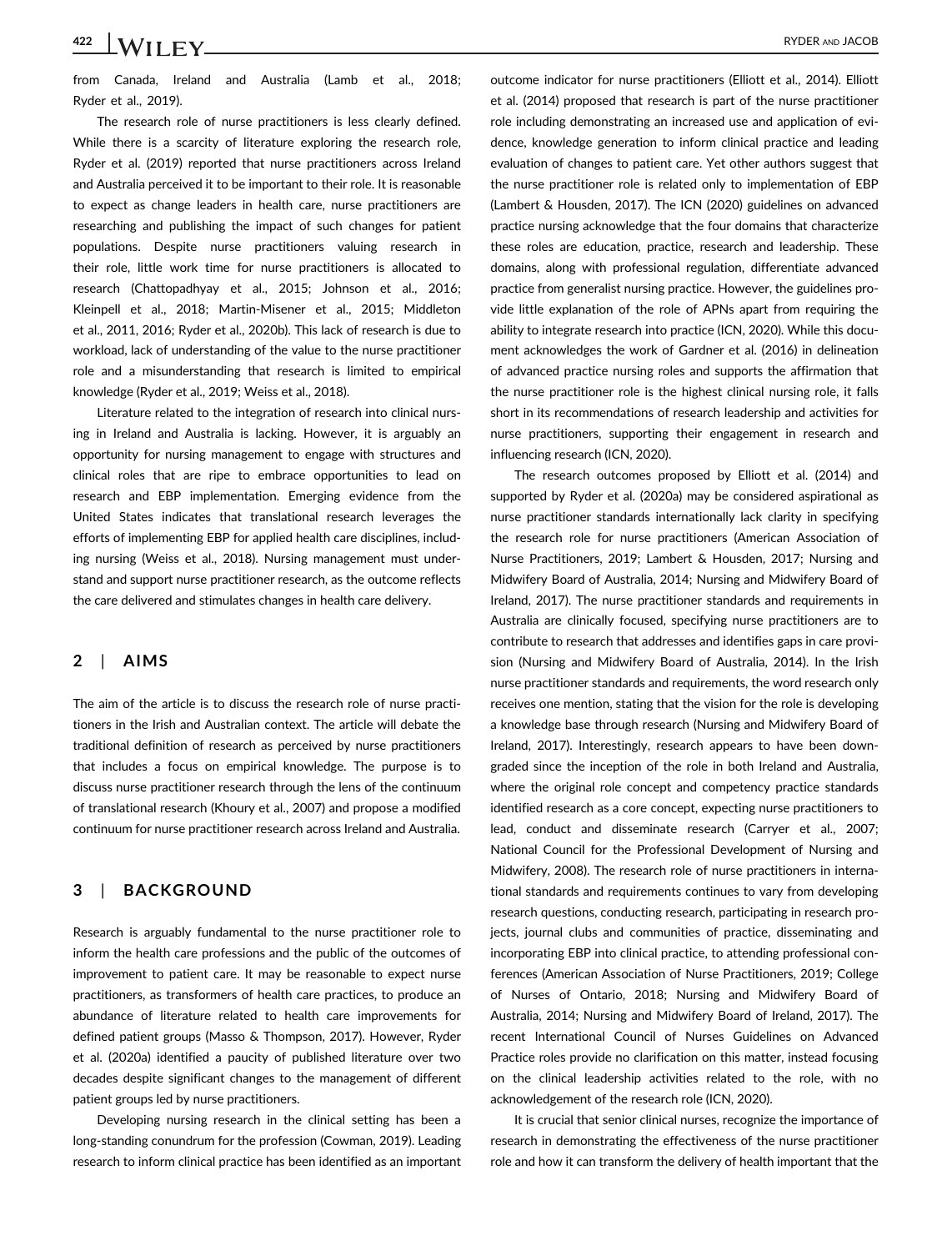nursing profession, including care and benefit patient care (Carrick-Sen et al., 2015). While there is evidence of some nurse practitioner research, Smigorowsky et al. (2019) argue that research to support the role is lacking and falling behind clinical practice. There is a lack of knowledge pertaining to the outcomes of nurse practitioner health care services, and the research is often poor quality (Masso & Thompson, 2017; Smigorowsky et al., 2019). Replying on single-centre research, reporting positive outcomes for patients over a limited time, does not support transferability of evidence to different patient population groups (Masso & Thompson, 2017; Ryder et al., 2020a).

Despite the lack of clarity regarding research in the nurse practitioner role, Ryder et al. (2020b) reported that the majority of nurse practitioners across Ireland and Australia were research active and engaged with clinical outcomes research. However, this is not reflected in the number of peer-reviewed publications produced by nurse practitioners in these countries (Ryder et al., 2020a). A sciencebased profession, such as nursing, relies on evidence-based, peerreviewed publication to underpin clinical practices. The absence of evidence to support nurse practitioner-implemented health care transformation does not support transferability of knowledge for larger patient populations and sustainability of the role for the future.

#### 4 | EVALUATION

Recent research identified that nurse practitioners reported nursing management prioritized audit and quality improvement over research for their services (Ryder et al., 2019). Understanding this, it is acknowledged that nursing managers are focused on professional leadership, health care operations and quality care delivery. Many may not have been exposed to the emergence of translational research and implementation science. This paper provides a brief review of the literature on the history of translational research and implementation science and relates it to the more commonly understood quality improvement framework. The manuscript will then propose a translational research continuum that has emerged from research conducted across nurse practitioners in Ireland and Australia.

The nurse practitioner role is related to the transformation of health care and improving access to quality health care for patient populations. Nurse practitioner research should therefore be focused on the outcomes of quality improvement projects and health care transformations, both for patients and for health care. Translational research, also referred to as clinical outcomes research, is described as researching relevant knowledge and its application to real-life health care (Rubio et al., 2010). A translational research continuum captures the breadth of research and can be used to identify where individual research projects fit within the sequence.

#### 4.1 | Translational research

Translational research is defined as the research steps to take new knowledge from the bench to the bedside and back again (Fort

et al., 2017). Translational research as a framework presented in the traditional 'bench-to-bedside' model was the interface between basic science and clinical medicine (Woolf, 2008). However, Woolf (2008) believed the broader interpretation of translational research for all health care researchers, ensured that treatments and research knowledge actually reach the intended populations and were implemented correctly. In 2007, Khoury et al. presented a framework for the continuum of multidisciplinary translational research in genomic medicine (Figure 1). This continuum focused on enabling evidence-based research to be implemented into clinical practice, evaluated and disseminated, irrespective of research methods (Khoury et al., 2007). The epidemiological translational research continuum is constructed with four phases that evolve around the development of evidence-based guidelines (Khoury et al., 2007).

Translational research is not a new concept in nursing. It has been proposed as the dynamic interplay between research and practice, and the key to improve the quality of practice by rapidly translating research into widespread use in practice (Weiss et al., 2018). This differs from traditional research, whereby scholars discover new knowledge for the profession, often challenging particular assumptions (Florczak et al., 2014). Yet the two are rarely distinguished amongst the profession, or in standards and requirements, that arguably focus on research activities as opposed to research methods. Nursing management in Ireland are currently engaged with Magnet for Europe® Standards. Weiss et al. (2018) proposes that aligning the EBP activities of nursing policies with translational research activities will assist organisations toward achieving strategic Magnet objectives by increasing research capacity within organisations.

#### 4.2 | Implementation science

Implementation science is about understanding the process and methods of successfully embedding evidence into health care practice, focusing on internal and external control factors to enhance

| Translational  | <b>Research Focus of Translation</b> | <b>Types of Research</b>         |
|----------------|--------------------------------------|----------------------------------|
| Phase          |                                      |                                  |
| T1             | Discovery to candidate health        | Phases I and II clinical trials; |
|                | application                          | observational studies            |
| T <sub>2</sub> | Health application to evidence-      | Phase III clinical trials:       |
|                | based practice guidelines            | observational studies:           |
|                |                                      | evidence synthesis and           |
|                |                                      | quidelines development           |
| T3             | Practice guidelines to health        | Dissemination research;          |
|                | practice                             | implementation research;         |
|                |                                      | diffusion research Phase IV      |
|                |                                      | clinical trials                  |
| T4             | Practice population health impact    | Outcomes research (includes      |
|                |                                      | many disciplines); population    |
|                |                                      | monitoring of morbidity,         |
|                |                                      | mortality, benefits and risks    |

FIGURE 1 Continuum of translational research in human genetics: types of research (Khoury et al., 2007, p. 666)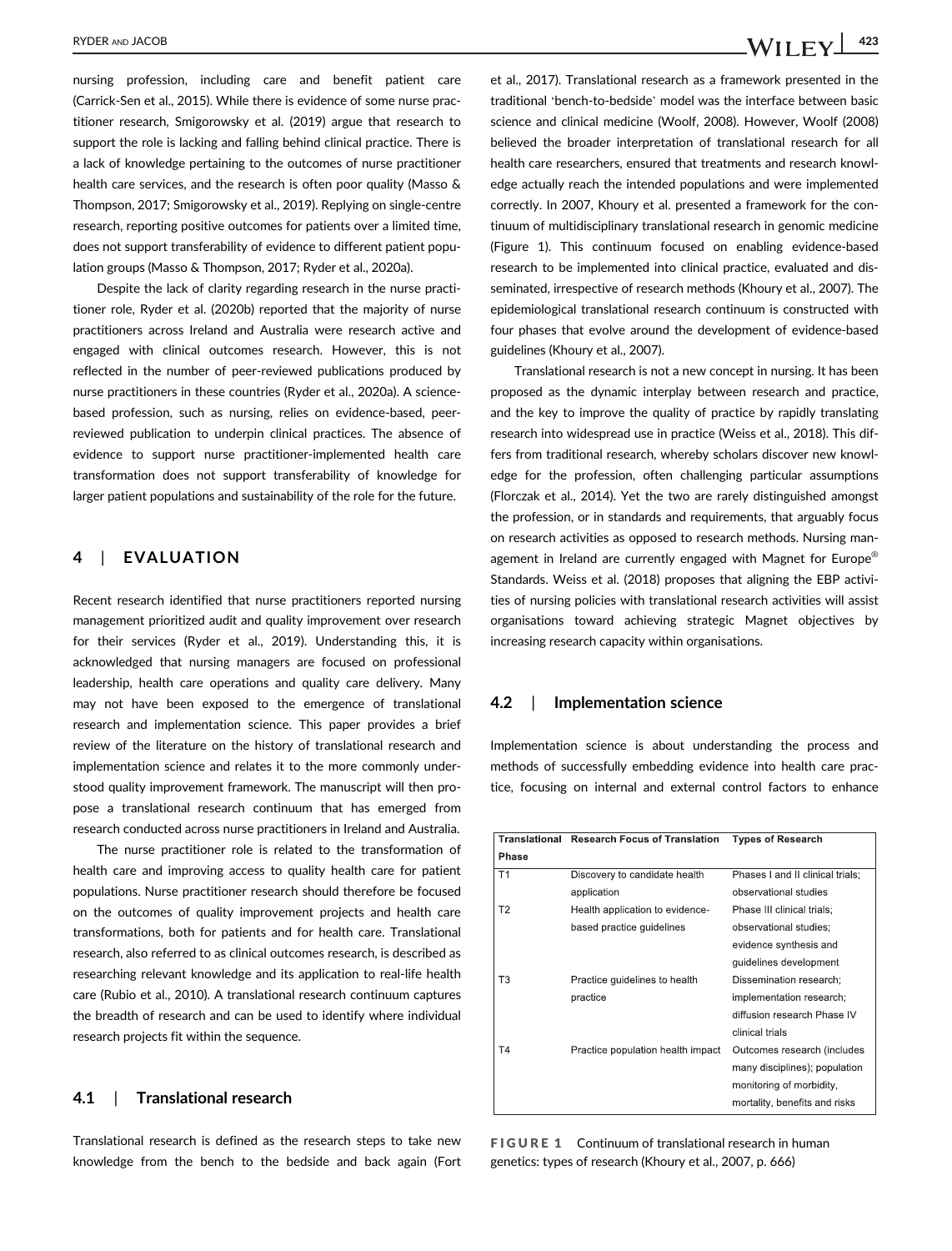424 WII EV RYDER AND JACOB

reproducibility (Casey et al., 2018). This relates to one phase of translational research, Phase T3, which is linked to implementation of the research findings in clinical practice (Fort et al., 2017; Khoury et al., 2007). Implementation science is described as the scientific study of methods to support the uptake of scientific evidence and EBP into clinical practice, to improve the quality and effectiveness of health services (Demiris et al., 2014; Weiss et al., 2018).

Quality improvement and implementation science are of a complimentary nature, as they have similar approaches to implement change in practice, but challenges exists in blending the two mainly due to inconsistent terminology (Check et al., 2019). Both quality improvement and implementation science observe a systematic theoretical approach, model or framework to facilitate the application of evidence into practice (Nilsen, 2015). The purpose of a theory/model/framework is to describe/guide the process of translating basic research into practice, to understand/explain influences on the outcomes of implementation and to evaluate the implementation (Nilsen, 2015). Using a theory/model/framework also fosters interdisciplinary dialogue during the consultative phases throughout the interactive implementation process working within a context (May et al., 2016). Although quality improvement has been described as a subcategory of clinical outcomes research, some would propose that this has now evolved into what is commonly referred to as implementation science research (Peters et al., 2013). Just as quality improvement is part of clinical outcomes, implementation science research is part of the translational research continuum (Lane-Fall et al., 2019).

Implementation of evidence is a complex process as it dependent on the context in which the intervention takes place and the persons involved (Rogers et al., 2020). Context is described as an important practical problem for complex interventions as there may be specific barriers and enablers for each different environment and situation (Rogers et al., 2020). Accounting for the influence of context is imperative to explain why certain implementation outcomes are successful in different situations, and failure to address this limits the generalizability and replicability of the findings (Nilsen & Bernhardsson, 2019). Interestingly, Masso and Thompson (2017) have previously reported that the lack of clear identification of the context of study in nurse practitioner research was an impediment to replicability of the research in other health care settings. Applying an implementation science framework to nurse practitioner led EBP health care transformation projects tackles the unique context of each organisation. For managers, the context will provide an insight into the variables that influenced the adoption of EBP in other organisations (Weiss et al., 2018) to enable critical judgement of the likely success in local context.

#### 4.3 | A translational research continuum for nurse practitioners

Clinical nurses engaged in the practice of real-world care delivery are essential to successful implementation of EBP (Zullig et al., 2020). The implementation of EBP, evaluation of outcomes and dissemination of

the findings for other health professionals are important to improve patient outcomes internationally, but the clinical leaders of the nursing profession have not actively engaged with the dissemination of research to date (Zullig et al., 2020).

Active engagement in EBP to redesign health care structures and nursing research is part of the culture of nursing excellence within most organisations (Weiss et al., 2018). As a practice-based discipline, academic preparation of nurses has chosen to focus on EBP rather than research methods at master degree preparation level (Weiss et al., 2018). Gallen et al. (2019) have argued that nurses prepared to master's degree level are not sufficiently prepared in methods or statistics to undertake a significant lead in a research role. Therefore, the same question could be posed for nurse practitioners, where the minimum academic standard is master's degree level and they have been described as clinical leaders and champions of EBP (Ryder et al., 2020a). However, one author reports that nurse practitioners also lack the confidence to be independently research active (Ryder et al., 2019). Acknowledging that implementing EBP is a vital part of the translational research process clarifies the role that nurse practitioners are able to play in implementation research. Using the proposed translational research continuum provides clarity on nurse practitioner work allocation for nursing management who have struggled to differentiate between the range of scholarly endeavours by demonstrating they are all part of a research continuum where nurses contribute to evidence to improve patient outcomes (Carter et al., 2017).

Weiss et al. (2018) provides guidance clarifying where EBP aligns with translational research. EBP is the systematic process of reviewing, critiquing and synthesizing research evidence to develop best practice protocols incorporating local nuances (Weiss et al., 2018). This process is alternatively referred to guideline development. Guideline development is a small component of nurse practitioners work (Ryder et al., 2020b). Evidence identifies that nurse practitioner work is focused at leading on innovative health care transformation (Ryder et al., 2019). This manuscript proposes building on this work by presenting a translational research continuum for nurse practitioners (Figure 2) that has adopted the widely accepted interdisciplinary continuum to provide a research framework supporting nurse practitioners transformative activities. Importantly, the proposed translational research continuum for nurse practitioners retains the four phases of translational research to ensure nursing research is equivocal and mapped to accepted phases (Fort et al., 2017).

This proposed translational research continuum for nurse practitioners aligns activities with the four phases of translational research (Phases T1–T4). The continuum of research acknowledges the traditional research in the 'discovery' phase which is presented and applied in a small or single health care setting.

Development of the evidence or basic research is the first requirement to enable any change in practice. The first phase translation (T1) in translational research is described as discovery to application phase (Khoury et al., 2007), incorporating clinical trials and observational research, where researchers observe human behaviours in a natural setting (Lopez & Whitehead, 2013).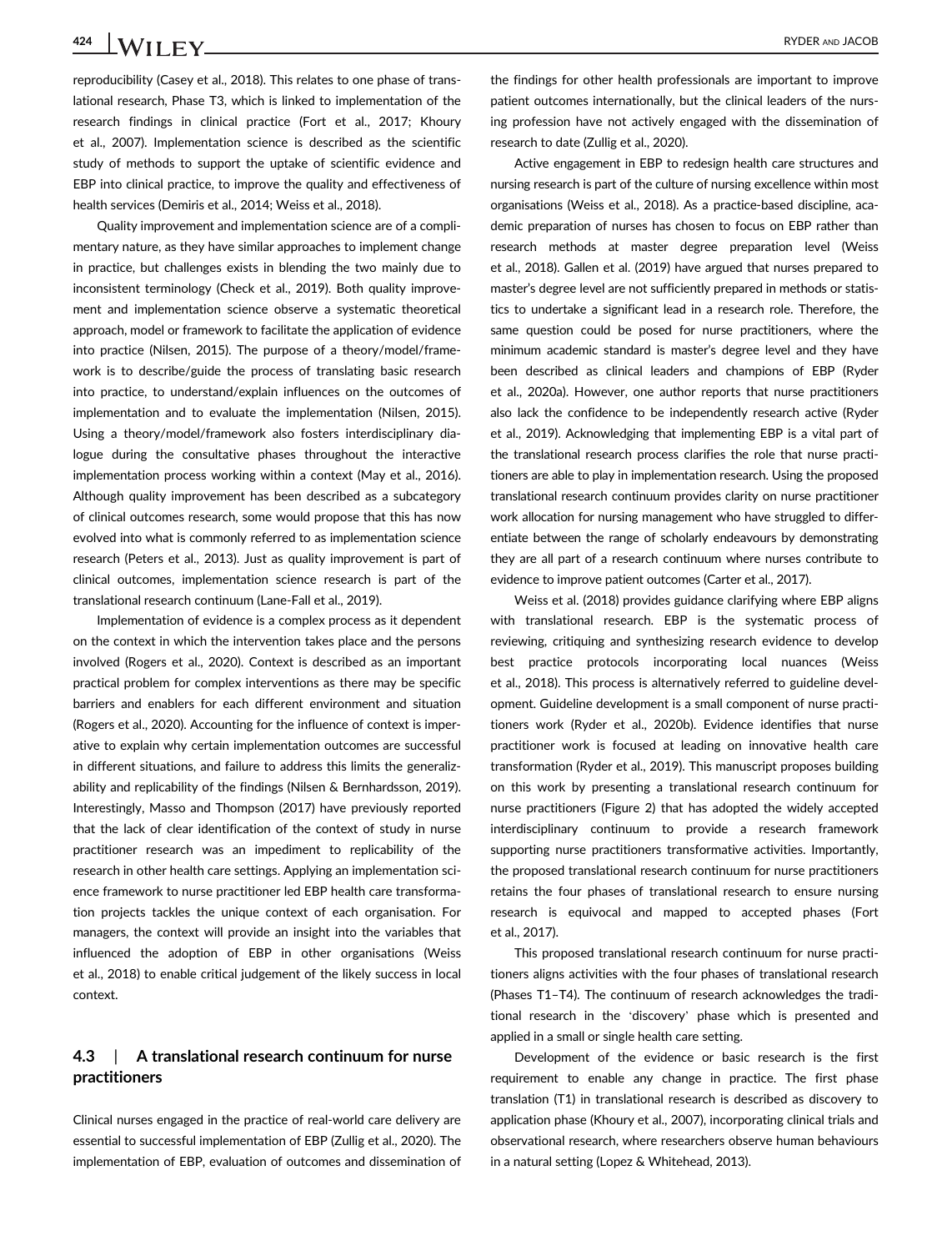FIGURE 2 Translational research continuum for nurse practitioners



Development of EBP guidelines is necessary to enable evidence to be assessed for implementation to practice. Phase T2, the second translational phase, measures the value of the application in practice leading to the development of an evidence-based guideline (Khoury et al., 2007). Guideline preparation is traditionally described as an EBP or a quality improvement project as distinct from research (Carter et al., 2017; Kredo et al., 2016). However, translational research acknowledges that using knowledge after discovery localized to a specific context to enable guideline development is required to enable implementing into practice. The acknowledgement of the importance of the development of evidenced-based guidelines as part of the research continuum is essential to value the impact nurses have in translation of research into practice (Weiss et al., 2018). This supports the nurse practitioner leadership activities identified by Elliott et al. (2014) in generating standards and guidelines to support clinical practice.

Implementation science theory/models/frameworks support the third phase of translational research (T3) into health practice and focusing and reporting on the context of the specific intervention, including organisational supports required to successfully implement changes to health care delivery. Quality improvement frameworks are arguably the more familiar to nurse managers, and they continue to have a platform. However, to build the nursing research agenda, quality improvement frameworks arguably should be replaced with implantation science frameworks for nurse practitioners in the proposed translational research continuum.

The latter two phases (T3 and T4) of the translational research continuum provide an opportunity for greater operational engagement during implementation and evaluation phases of interventions. The final phase of translation research (T4) relates to the real-world application of evidence reporting on patient outcomes to health care interventions. Phases T3 and T4 are essential for the profession to ensure the sustainability of the role, by demonstrating the outcomes of nurse practitioner implementations in health care.

#### 4.4 | Key issues

Translational research and implementation science have the potential to strengthen clinical nursing research to demonstrate the strengths of nursing care. Research is essential to the nurse practitioner role. As

clinical leaders, they are the ideal conduit to strengthen the scientific evidence-base for the profession in the evolving health care structures. The proposed translational research continuum outlines an evidence-based framework capturing the breadth of nurse practitioner research. Adaptation of this translational research continuum by nurse practitioners guides and directs their research activities (Weiss et al., 2018; Zullig et al., 2020). This proposed translational research continuum provides a platform to enable nurse practitioners to identify areas of research activities incorporating their health care transformation agenda. Nursing management have a significant role in nurse practitioner integration (Lowe et al., 2018), and this provides an opportunity to address the gap in research support and understanding cited previously (Ryder et al., 2019). In addition, this provides nursing management with an opportunity to benchmark nursing research through the clinical leadership role of nurse practitioner.

#### 5 | CONCLUSION

This article identifies the need for nurse practitioner research to embrace a translational research framework/continuum to expedite the implementation of new evidence into clinical practice. The transformational health care clinical leadership role of the nurse practitioner is suitably placed to lead the translation of evidence-based knowledge in the clinical practice setting. This translational research continuum for nurse practitioners has the potential to bridge the ever present theory-practice gap in their role. In addition, the framework supports that nurse practitioners, as clinical leaders, are equipped to identify where their clinical work can fit in a research framework. Embracing this translational research continuum ensures the nursing profession contributes to health care scientific knowledge, using equivocal research language and cementing the sustainability of the nurse practitioner role in health care transformation.

#### 6 | IMPLICATIONS FOR NURSING MANAGEMENT

The translational research continuum provides nursing management with a platform to benchmark nursing research across organisational research strategies. Utilizing the continuum provides nursing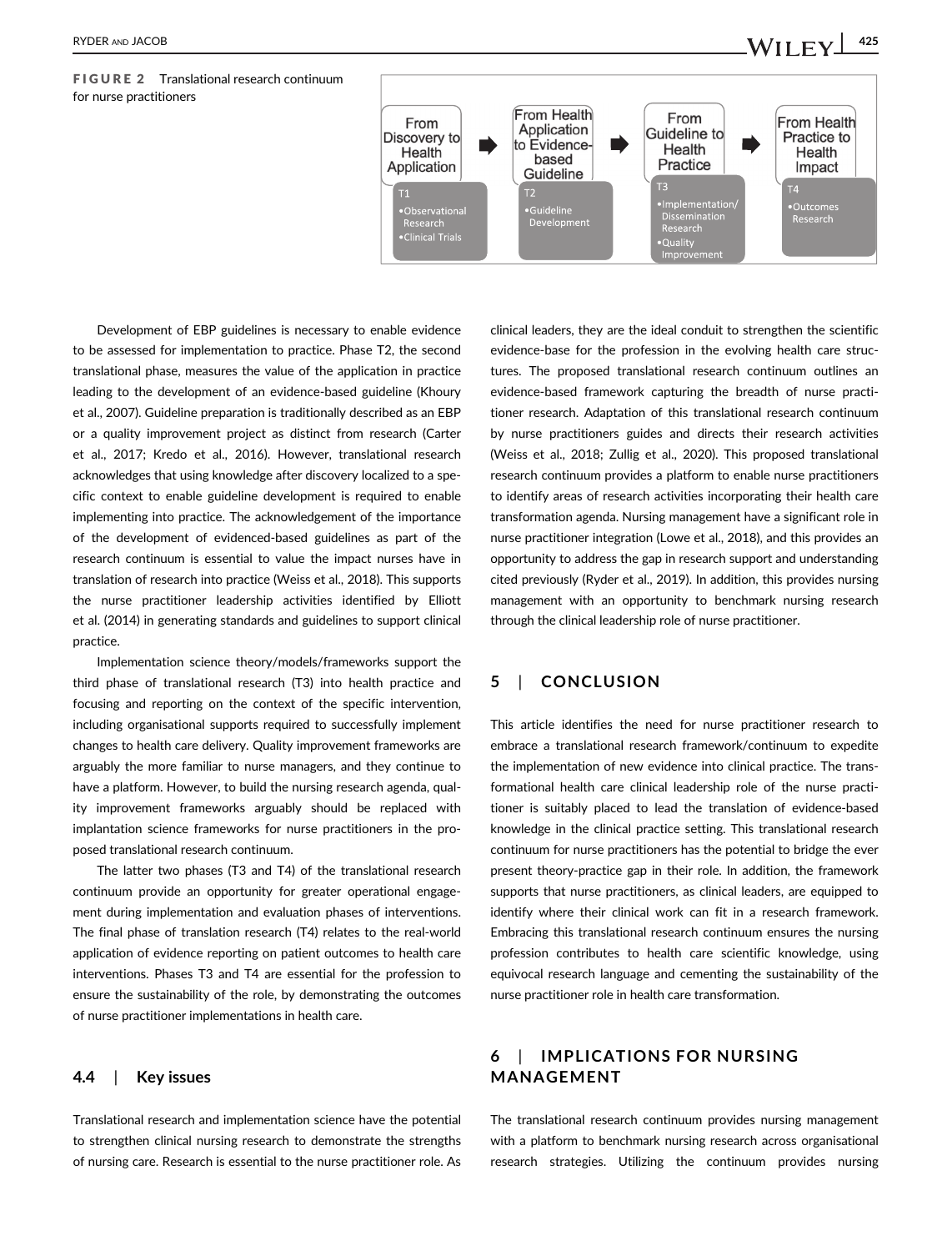$426$   $\sqrt{\text{H}}\text{F}\text{V}$  RYDER AND JACOB

management with a guide to appropriate use of evidence-based implementation frameworks and incorporates evaluation and dissemination of findings into the process. The translational research continuum provides reassurances to nursing management that much of the evidence-based work already in action can be appropriately applied to a research framework. The review enhances current knowledge by explaining the importance of the nurse practitioner research role in contributing clinical nursing research to the wider health care knowledge base and proposing a modern research framework to support this.

#### ACKNOWLEDGEMENT

No funding has been received for this project.

#### CONFLICT OF INTEREST

The authors declare that there is no conflict of interest that could be perceived as prejudicing the impartiality of the research reported.

#### ETHICS STATEMENT

No ethical approval was required for this review manuscript.

#### DATA AVAILABILITY STATEMENT

Authors elect to not share data.

#### **ORCID**

Mary Ryder D <https://orcid.org/0000-0003-0988-4941> Elisabeth Jacob <https://orcid.org/0000-0002-3506-8422>

#### REFERENCES

- American Association of Nurse Practitioners. (2019). Standards of practice for nurse practitioners (p. 2). AANP.
- Carney, M. (2016). Regulation of advanced nurse practice: Its existence and regulatory dimensions from an international perspective. Journal of Nursing Management, 24(1), 105–114. [https://doi.org/10.1111/](https://doi.org/10.1111/jonm.12278) [jonm.12278](https://doi.org/10.1111/jonm.12278)
- Carrick-Sen, D., Baillie, L., Deaton, C., Lowes, L., McCabe, C., Norton, C., Tod, A., & Robb, E. (2015). Improving nursing research activity: The importance of leadership. British Journal of Nursing, 24(14), 751–751. <https://doi.org/10.12968/bjon.2015.24.14.751>
- Carryer, J., Gardner, G., Dunn, S., & Gardner, A. (2007). The core role of the nurse practitioner: Practice, professionalism and clinical leadership. Journal of Clinical Nursing, 16(10), 1818–1825. [https://doi.org/](https://doi.org/10.1111/j.1365-2702.2007.01823.x) [10.1111/j.1365-2702.2007.01823.x](https://doi.org/10.1111/j.1365-2702.2007.01823.x)
- Carter, E. J., Mastro, K., Vose, C., Rivera, R., & Larson, E. L. (2017). Clarifying the conundrum: Evidence-based practice, quality improvement, or research?: The Clinical Scholarship Continuum. JONA: The Journal of Nursing Administration, 47(5), 266–270. [https://doi.org/10.1097/](https://doi.org/10.1097/NNA.0000000000000477) [NNA.0000000000000477](https://doi.org/10.1097/NNA.0000000000000477)
- Casey, M., O'Leary, D., & Coghlan, D. (2018). Unpacking action research and implementation science: Implications for nursing. Journal of Advanced Nursing, 74(5), 1051–1058. [https://doi.org/10.1111/jan.](https://doi.org/10.1111/jan.13494) [13494](https://doi.org/10.1111/jan.13494)
- Chattopadhyay, A., Zangaro, G. A., & White, K. M. (2015). Practice patterns and characteristics of nurse practitioners in the United States: Results from the 2012 National Sample Survey of Nurse Practitioners. The Journal for Nurse Practitioners, 11(2), 170–177. [https://](https://doi.org/10.1016/j.nurpra.2014.11.021) [doi.org/10.1016/j.nurpra.2014.11.021](https://doi.org/10.1016/j.nurpra.2014.11.021)
- Check, D., Zullig, L. L., Davis, M., Stover, A. M., Davies, L., Schroeck, F., Fleisher, L., Chambers, D., Proctor, E., & Koczwara, B. (2019). Quality improvement and implementation science in cancer care: Identifying areas of synergy and opportunities for further integration. Journal of Clinical Oncology, 37(27\_suppl), 29. [https://doi.org/10.1200/JCO.](https://doi.org/10.1200/JCO.2019.37.27_suppl.29) [2019.37.27\\_suppl.29](https://doi.org/10.1200/JCO.2019.37.27_suppl.29)
- College of Nurses of Ontario. (2018). Entry-to-practice-competencies for nurse practitioners (p. 16). College of Nurses of Ontatio.
- Cowman, S. (2019). Nursing research and patient care: A case for the bedside rather than the bench. Journal of Nursing Management, 27(4), 679–680.<https://doi.org/10.1111/jonm.12755>
- Demiris, G., Oliver, D. P., Capurro, D., & Wittenberg-Lyles, E. (2014). Implementation science. Gerontologist, 54(2), 163–171. [https://doi.](https://doi.org/10.1093/geront/gnt022) [org/10.1093/geront/gnt022](https://doi.org/10.1093/geront/gnt022)
- Elliott, N. (2017). Building leadership capacity in advanced nurse practitioners—The role of organisational management. Journal of Nursing Management, 25(1), 77–81. [https://doi.org/10.1111/jonm.](https://doi.org/10.1111/jonm.12444) [12444](https://doi.org/10.1111/jonm.12444)
- Elliott, N., Begley, C., Kleinpell, R., & Higgins, A. (2014). The development of leadership outcome-indicators evaluating the contribution of clinical specialists and advanced practitioners to health care: A secondary analysis. Journal of Advanced Nursing, 70(5), 1078–1093. [https://doi.](https://doi.org/10.1111/jan.12262) [org/10.1111/jan.12262](https://doi.org/10.1111/jan.12262)
- Florczak, K. L., Poradzisz, M., & Kostovich, C. (2014). Traditional or translational research for nursing: More PhDs please. Nursing Science Quarterly, 27(3), 195–200.<https://doi.org/10.1177/0894318414534470>
- Fort, D. G., Herr, T. M., Shaw, P. L., Gutzman, K. E., & Starren, J. B. (2017). Mapping the evolving definitions of translational research. Journal of Clinical and Translational Science, 1(1), 60–66. [https://doi.org/10.](https://doi.org/10.1017/cts.2016.10) [1017/cts.2016.10](https://doi.org/10.1017/cts.2016.10)
- Gallen, A., Kodate, N., & Casey, D. (2019). How do nurses and midwives perceive their preparedness for quality improvement and patient safety in practice? A cross-sectional national study in Ireland. Nurse Education Today, 76, 125–130. [https://doi.org/10.1016/j.nedt.2019.](https://doi.org/10.1016/j.nedt.2019.01.025) [01.025](https://doi.org/10.1016/j.nedt.2019.01.025)
- Gardner, G., Duffield, C., Doubrovsky, A., & Adams, M. (2016). Identifying advanced practice: A national survey of a nursing workforce. International Journal of Nursing Studies, 55, 60–70. [https://doi.org/10.1016/](https://doi.org/10.1016/j.ijnurstu.2015.12.001) [j.ijnurstu.2015.12.001](https://doi.org/10.1016/j.ijnurstu.2015.12.001)
- International Council of Nurses. (2020). Guidelines on advanced practice nursing 2020. International Council of Nurses.
- Johnson, J., Brennan, M., Musil, C. M., & Fitzpatrick, J. J. (2016). Practice patterns and organizational commitment of inpatient nurse practitioners. Journal of the American Association of Nurse Practitioners, 28(7), 370–378.<https://doi.org/10.1002/2327-6924.12318>
- Khoury, M. J., Gwinn, M., Yoon, P. W., Dowling, N., Moore, C. A., & Bradley, L. (2007). The continuum of translation research in genomic medicine: How can we accelerate the appropriate integration of human genome discoveries into health care and disease prevention? Genetics in Medicine, 9(10), 665–674. [https://doi.org/10.1097/GIM.](https://doi.org/10.1097/GIM.0b013e31815699d0) [0b013e31815699d0](https://doi.org/10.1097/GIM.0b013e31815699d0)
- Kleinpell, R., Cook, M. L., & Padden, D. L. (2018). American Association of Nurse Practitioners National Nurse Practitioner sample survey: Update on acute care nurse practitioner practice. Journal of the American Association of Nurse Practitioners, 30(3), 140–149. [https://](https://doi.org/10.1097/JXX.0000000000000030) [doi.org/10.1097/JXX.0000000000000030](https://doi.org/10.1097/JXX.0000000000000030)
- Kredo, T., Bernhardsson, S., Machingaidze, S., Young, T., Louw, Q., Ochodo, E., & Grimmer, K. (2016). Guide to clinical practice guidelines: The current state of play. International Journal for Quality in Health Care, 28(1), 122–128. [https://doi.org/10.1093/intqhc/](https://doi.org/10.1093/intqhc/mzv115) [mzv115](https://doi.org/10.1093/intqhc/mzv115)
- Lamb, A., Martin-Misener, R., Bryant-Lukosius, D., & Latimer, M. (2018). Describing the leadership capabilities of advanced practice nurses using a qualitative descriptive study. Nursing Open, 5, 400–413. <https://doi.org/10.1002/nop2.150>